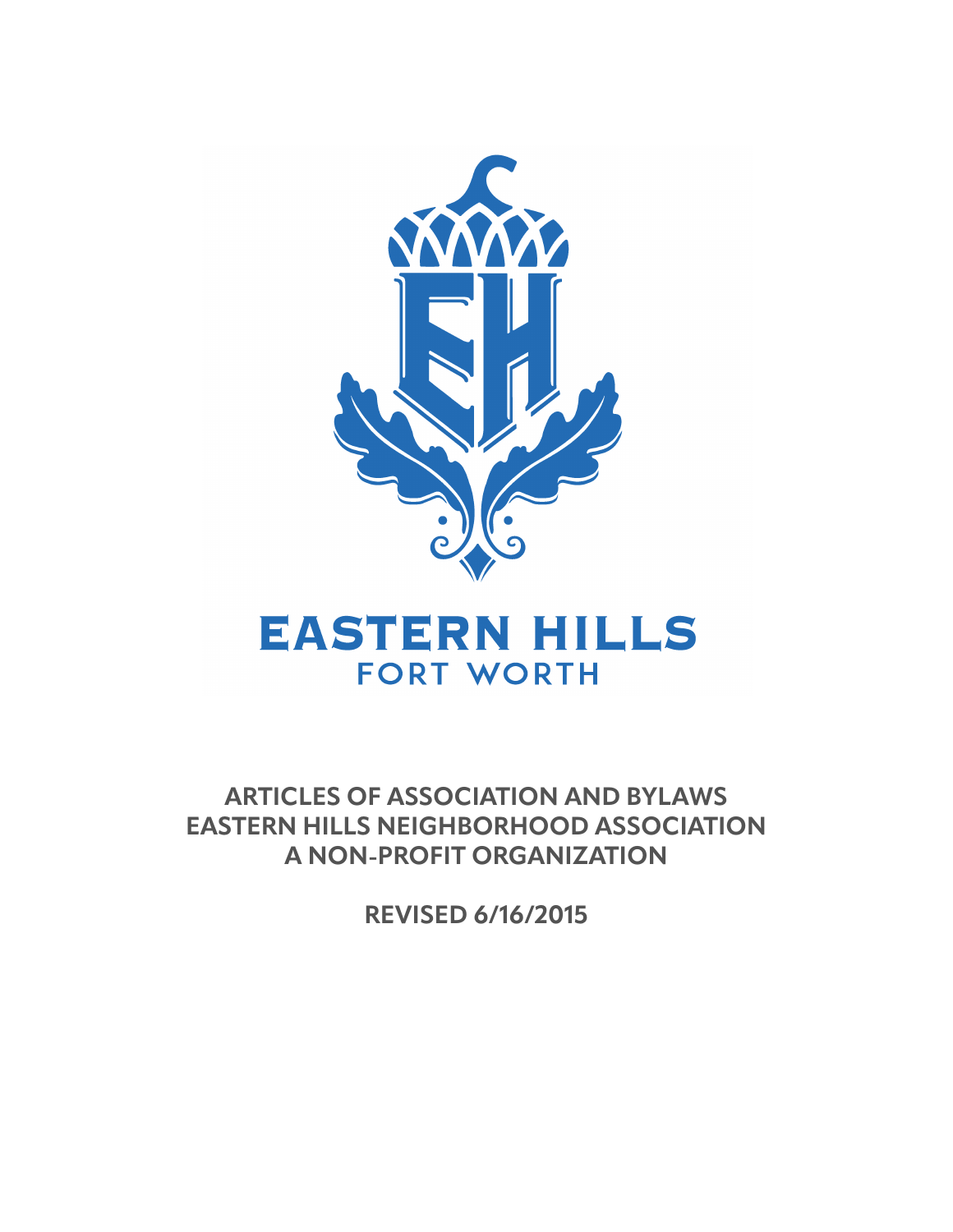## **Article I**

- Section 1 Name: The name of this organization shall be the EASTERN HILLS NEIGHBORHOOD ASSOCIATION
- Section 2 Association Boundaries: The boundaries for the Association will consist of Weiler Boulevard on the west from Meadowbrook Drive north to Shadow Creek and Meadowbrook Golf Course from Shadow Creek north to Brentwood Stair, Brentwood Stair on the north, Oak Hill Road on the east and Meadowbrook Drive on the south. This location is in the city of Fort Worth, Tarrant County, Texas.

### **Article II**

#### **Purpose and Objectives**

- Section 1 Purpose: The purpose and objectives of this Association shall be to protect, promote and advance the quality of living in the Meadowbrook Hills and Eastern Hills area as described in Article I, Section 2; to serve and represent the members of this Association in civic and community affairs regarding local state and federal government matters; to foster programs for the benefit and improvement of the area; to maintain and increase the property values and quality of life of the area and to generate the funds necessary to finance the Association through non-profit means.
- Section 2 Objective: The sole objective of this Association is to be civic and community minded on matters and issues that affect its membership. The Association shall be nonpolitical and non-partisan; endorsing only programs of interest and benefit to its membership.

## **Article III**

#### **Membership and Dues**

- Section 1 Types: There shall be two (2) types of household memberships, Resident Property Owners and Resident Non-Property Owners.
	- (a) Resident Property Owners: All resident property owners within the boundaries described in Article I, Section 2 shall be eligible for a non-transferable membership in this Association and be eligible to run for any elected office.
	- (b) Resident Non-Property Owners: Those residents who are not property owners but live within the boundaries described in Article I, Section 2, in leased or rented, single or double family dwellings shall be eligible for a non-transferable membership in this Association but will not be eligible to run for any elected office or committee chair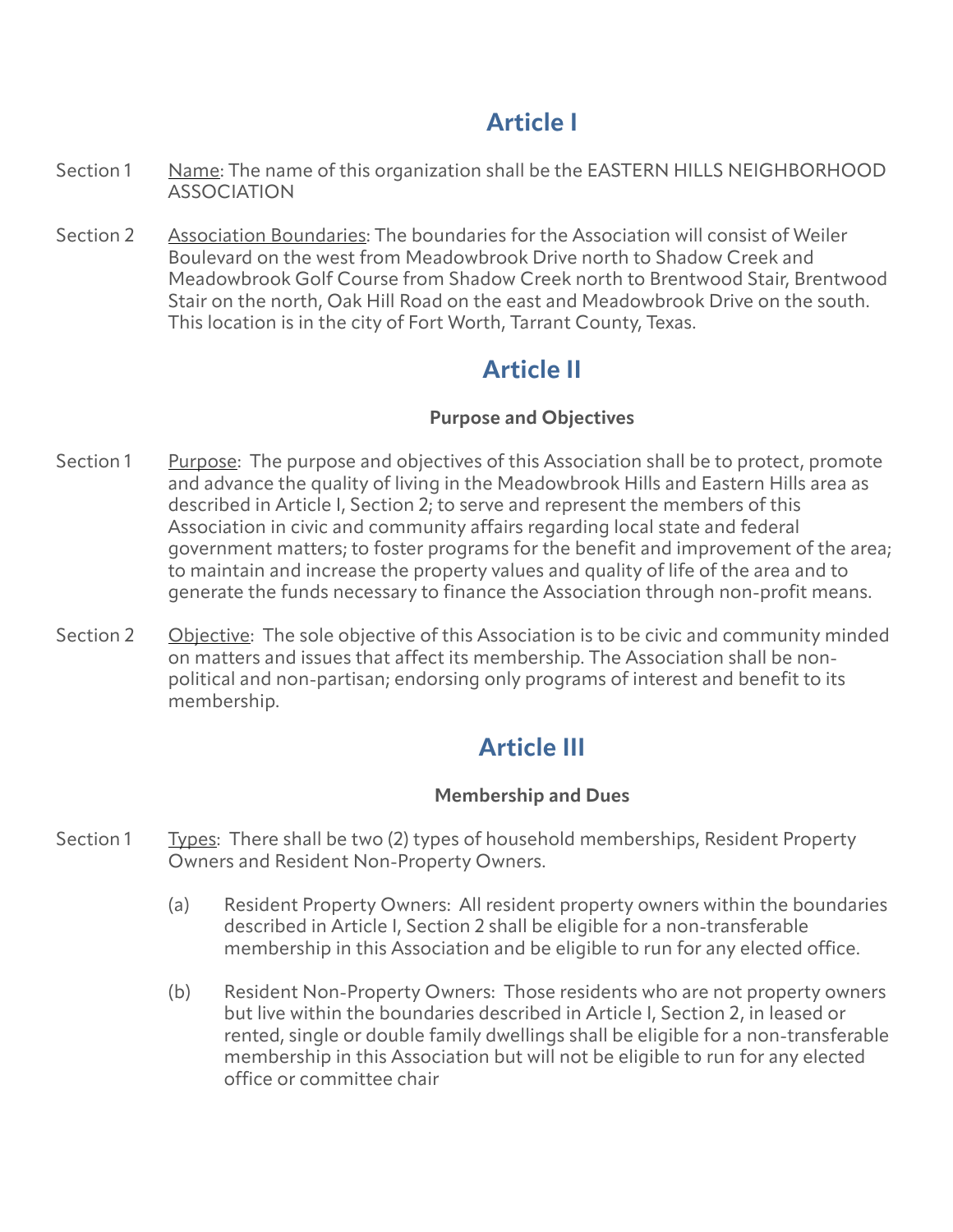- Section 2 Participation: No one shall be entitled to participate in the affairs of this Association or hold office except members in good standing as to payment of their dues and those eligible for membership as outlined above.
- Section 3 Dues:
	- (a) Every membership shall be required to pay annual dues.
	- (b) Annual dues are set by a majority vote of the membership based on recommendations from the Board of Directors.
	- (c) Annual dues shall be \$25.00 per year effective 2016. The dues period shall run the fiscal year.
	- (d) No annual dues shall be refunded in the event of any withdrawal from participation in the Association.

### **Article IV**

#### **Voting**

Each membership shall be entitled to an aggregate of one vote as follows:

One house / unit equals one vote.

### **Article V**

#### **Fiscal Year**

- Section 1 Duration: The Association's fiscal year effective in calendar year 2006 and thereafter, shall begin January 1.
- Section 2 Officers, Board Members and Special Appointments: All Officers, Committee Chairs and Special Appointed Committees or Projects shall serve their term according to the time of appointment but their term will expire at the conclusion of election of new officers at annual meeting, unless reappointed by a succeeding President or succeeding Board of Directors.

### **Article VI**

#### **Meetings**

- Section 1 Annual Meeting: An annual meeting of the membership of the Association shall be held on the third Tuesday of the month of January. All member units shall be advised in writing of the date as least 10 days before the date. The election of officers and the transaction of other such business shall be carried out at the annual meeting.
- Section 2 Special and Regular Meetings: Special and regular meetings of the Association shall be held at such time and place as may be determined by the Board of Directors. All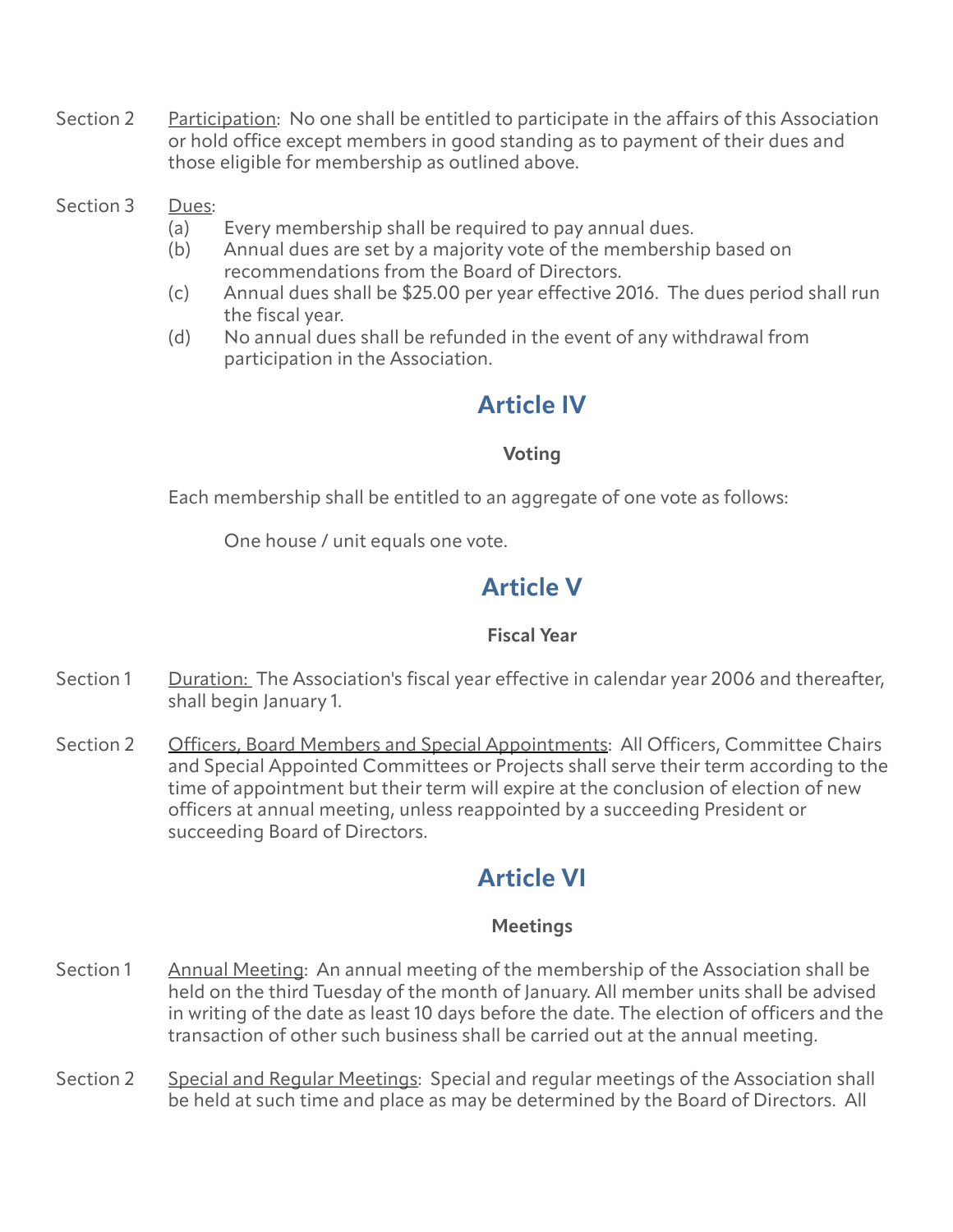member units shall be advised in writing before the date of such meetings.Section 3 Quorum: The member units present at any annual, special or regular meeting of the membership of the Association shall constitute a quorum for the transaction of business, and a majority vote shall govern. Exception: Bylaws changes require 2/3 vote.

### **Article VII**

#### **Board of Directors**

- Section 1 Compilation: The Board of Directors of this Association shall consist of the individually elected Officers, Standing Committee Chairs and the immediate Past President, as an ex-officio member, as specified herein.
- Section 2 Duties: The Board of Directors of this Association shall perform their duties as prescribed by these Bylaws.
- Section 3 Meetings: Meetings of the Board of Directors may be called by the President or upon signed written notice to the President by three other members of the Board.
- Section 4 Quorum: The members of the Board of Directors present at any meeting, but not less than five, two of which are elected officers, shall constitute a quorum for the transaction of all business except as provided elsewhere in these Bylaws.

### **Article VIII**

#### **Executive Committee**

- Section 1 Executive Committee: The President, Vice-President, Secretary, Treasurer, Parliamentarian and the immediate Past President, as an ex-officio, advisory member, shall constitute the Executive Committee.
- Section 2 Executive Committee Purpose and Authority: The purpose of the Executive Committee is to coordinate the activities and agenda of the Board of Directors. The Executive Committee's authority is limited to the authority of each Officer as provided in these Bylaws and matters of an emergency nature that may affect the members of the Association. All such emergency matters must be presented to the members at the next Association meeting.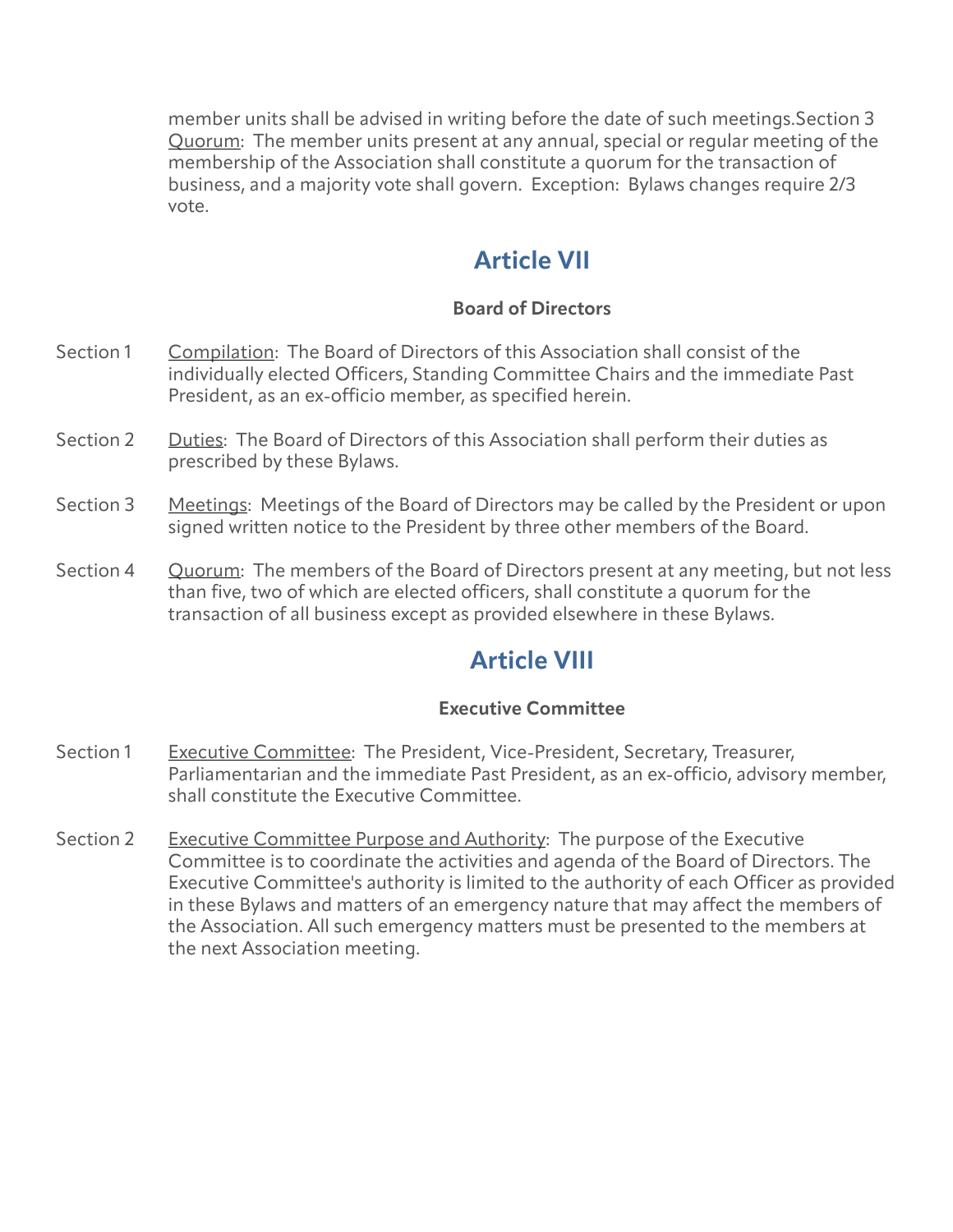# **Article IX**

#### **Officers**

- Section 1 Officers: The Officers of the Association shall consist of a President, Vice President, Secretary, Treasurer and Parliamentarian.
- Section 2 Election: The Officers of the Association shall be elected for term of one year beginning at the start of each fiscal year. The election of Officers shall be by majority vote of the membership present at the annual meeting from the willing slate of candidates presented by the Nominating Committee. Nominations from the floor must have candidate's approval. Voting may be by voice or ballot vote.
- Section 3 Term: Officers elected for each fiscal year shall begin their term of office at the close of the annual meeting at which they are elected.
- Section 4 Yacancies: The Board of Directors shall fill a vacancy in any elected office created by the resignation or demise of an Officer from the membership, by majority vote of the Board, to serve for the remainder of the term of the office in the position, which was vacated.
- Section 5 Resignations: Resignations may be tendered orally at any meeting of the Board of Directors or by written notice to the Secretary. The Secretary shall give written notice of resignation to the President.
- Section 6 Removal: An officer shall be removed from office, for cause, by a majority vote of the Board of Directors.

### **Article X**

#### **Duties of Officers**

Section 1 President: The President shall preside at all meetings of the Association; be the Chairman of the Board of Directors and an ex officio member of all Committees, whether standing or specially created, except the Nominating Committee and the Audit Committee. The President shall appoint, with Executive Committee approval, the Chairs of all Standing Committees. The President can appoint such Special Committees, Projects and their Chairs, as necessary. Such Special Committees and Projects will expire with the President's term unless reappointed as described in Article X, Sections 1 and 2 of these Bylaws. The President shall be one of three signatories on the banking account(s) of the Association. The President shall have general supervisions of the Association and enforce proper obedience to the Bylaws of the Association; insure that elected Officers and Committee Chairs perform their respective responsibilities; determine the results of voice votes of the association and sign with the Secretary or any other officer of the Association designated by the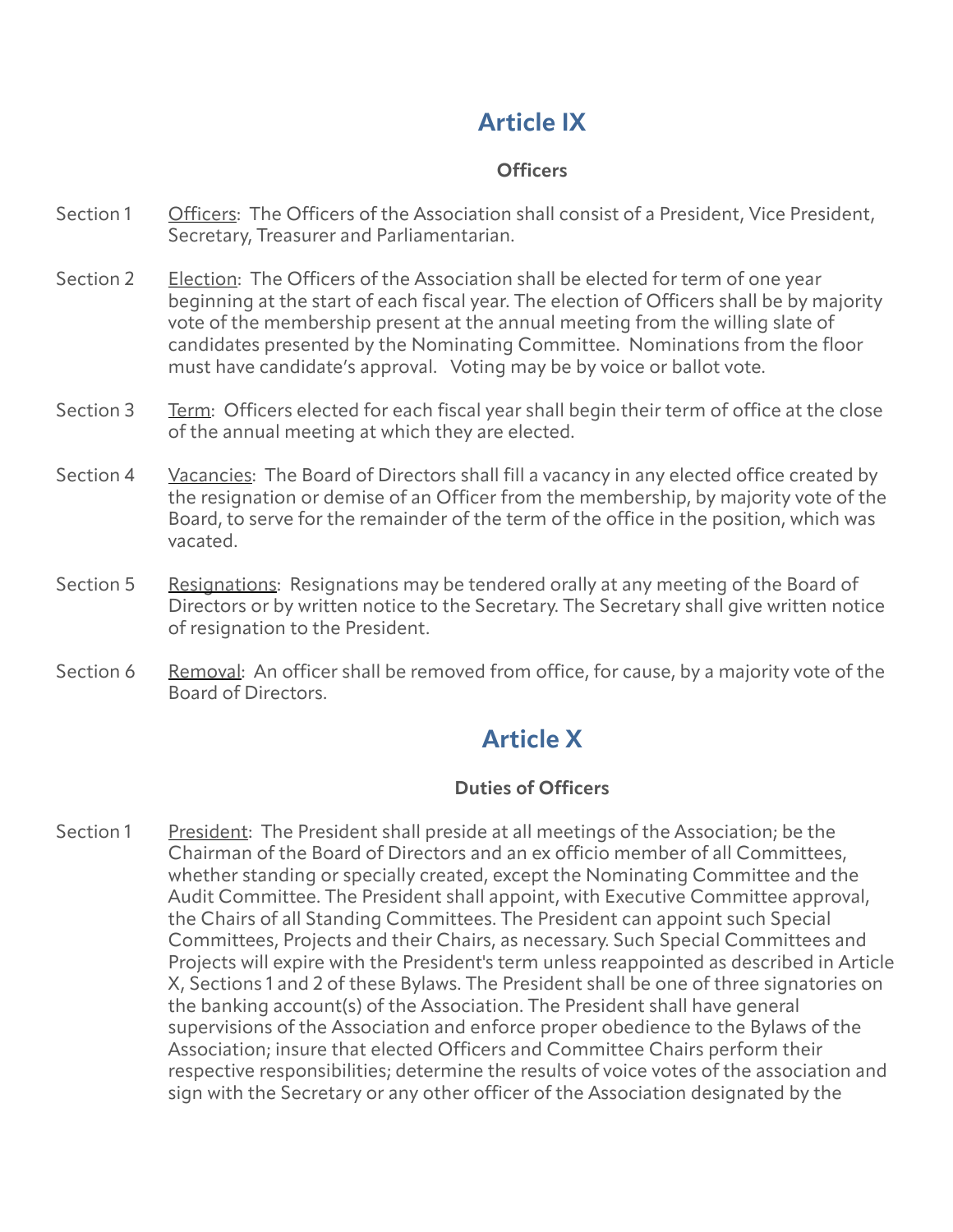membership or the Board of Directors any obligations, official correspondence, contracts or other instruments which the membership of the Board of Directors has approved for execution, except in instances where the execution thereof shall be expressly delegated to another officer of the Association. The President shall perform other duties as prescribed by majority vote of the membership or the Board of Directors.

- Section 2 Vice President: The Vice President shall perform all duties of the President in the absence of the President and when so acting shall have all the powers of and be subject to all the restrictions upon the President. The Vice President shall be one of three signatories on the bank account(s) of the Association; be responsible for the Membership Committee and the welcoming of new members. The Vice President shall perform other duties as prescribed by the membership, the Board of Directors and the President.
- Section 3 Secretary: The Secretary shall be the official correspondent for the Association; keep accurate records and minutes of the meetings of the Association and the Board of Directors; be responsible for all notices to the membership and the Board of Directors in accordance with the provisions of the Bylaws or as required by law; serve as the custodian of all official records and documents of the Associations except the financial or banking records; contact member of the Board of Directors concerning special meetings scheduled by the President; be responsible for notices, minutes and other information that is to be published in the newsletter and for forwarding this information to the Newsletter Editor. The Secretary shall perform other duties as the membership, the Board of Directors or the President prescribes.
- Section 4 Treasurer: The Treasurer shall have general supervision over the finances of the Association; receive all monies due the Association; in a timely manner issue receipts and deposit all monies received in a bank designated by the Board of Directors; prepare an annual budget to be presented for membership approval at the first meeting after the beginning of each new fiscal year; report to the Association monthly on the receipts and disbursements; keep the Board of Directors informed on the financial status of the Association and make other such reports as may be required. The Treasurer shall be one of three signatories on the bank account(s) of the Association. The Treasurer shall have single signature privilege on disbursements of \$350.00 or less. Disbursements of Association monies greater than \$350.00 will require approval of the membership or Board of Directors and the additional signature of the President or Vice President. At the end of each fiscal year the Treasurer shall make all financial records available to the Audit Committee for audit and the Treasurer will sign their audit report to the membership in agreement or disagreement.
- Section 5 Parliamentarian: The Parliamentarian of the Association shall impartially advise the membership and the Board of Directors at all meetings with regard to the provisions of these Bylaws and proper parliamentary procedure according to the authority of The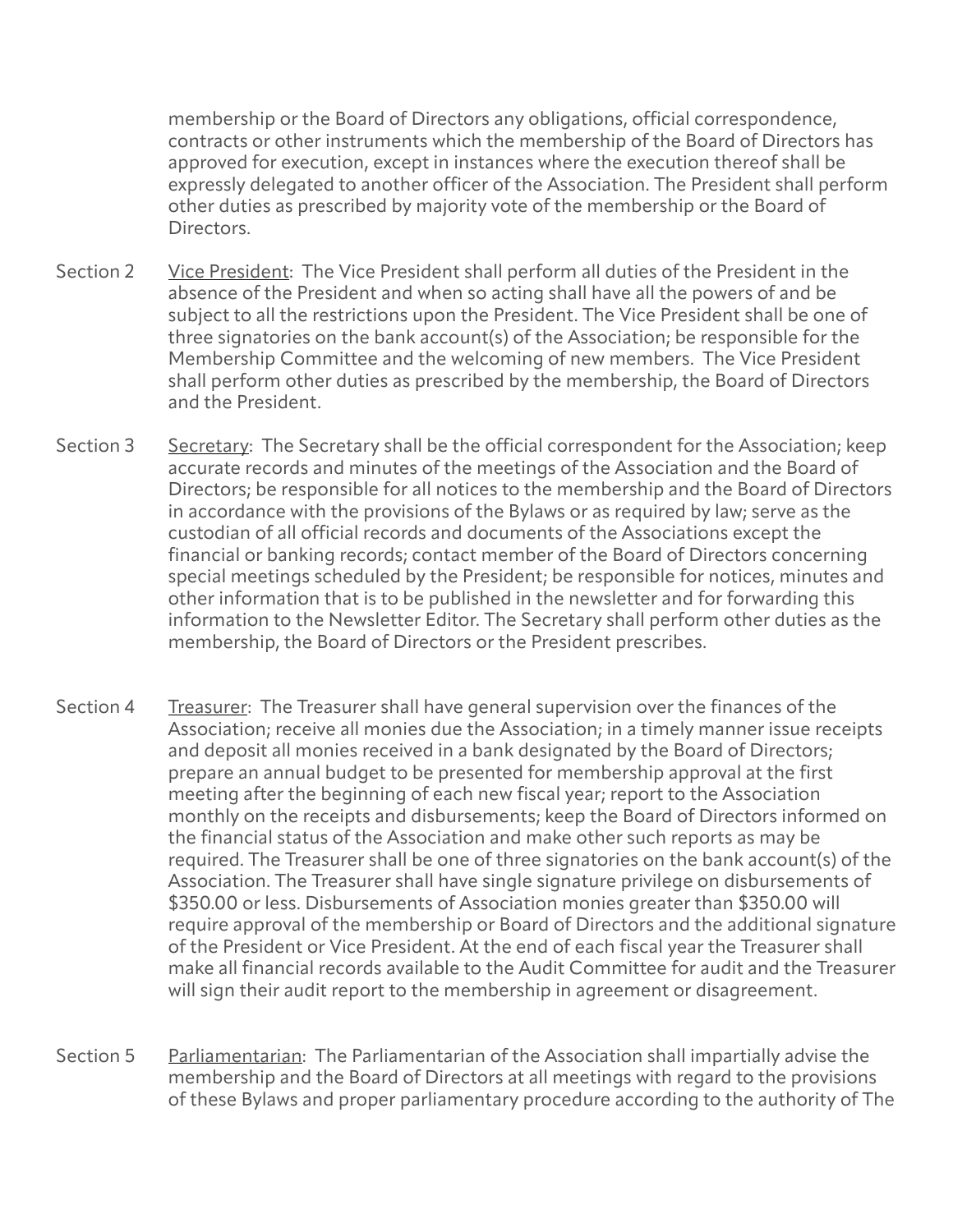Modern Edition of Robert's Rules of Order,- as well as the President, Vice President, and Standing Committee Chairs in their presiding duties. The Parliamentarian shall be responsible for an annual review of these Bylaws at the beginning of the fiscal year. Should bylaw revisions be necessary or desired by the membership, the Parliamentarian shall serve as Chair or Co-Chair of the Bylaw Revision Committee. The Parliamentarian shall perform other duties of a procedural nature as prescribed by the membership, the Board of Directors or the President.

### **Article XI**

#### **Duties of the Board of Directors**

- Section 1 Crime Watch Chair: The Chair of this committee shall be a member of the Board of Directors of the Association; be responsible for organizing the homes within the boundaries of the Association into groups and assigning a Block Captain for each group; be responsible for the crime watch committee; along with the Chair of the Code Blue committee, represent the Association on regional and city-wide crime prevention programs; keep' the Association, the board of directors and the Newsletter Committee apprised of matter of interest, concern and recognition within the groups; make recommendations to the Board of Directors on civic and community matters that effects property and the residents within the boundaries; work with the Fort Worth Police Department and the Code Blue committee on matters of safety, security and confidentiality of the property within the Association boundaries and supervise the dissemination of information as necessary. The Chair shall advise the Association and Membership Committee of changes of ownership, occupancy or notable conditions within the boundaries.
- Section 2 Fort Worth League of Neighborhoods/Governmental Affairs Chair: The person elected to this position shall be a member of the Association's Board of Directors; be the delegate from the Association to represent the Association in the affairs of the Fort Worth League of Neighborhood Association; shall monitor City Council, City Council Committees, the City Manager, City Boards and Commissions; responsible for the Governmental Affairs committee; report the activities to the membership and the Board of Directors and other such duties as may be directed by the membership and the Board of Directors.
- Section 3 Beautification Chair: The Chair of this Committee shall be a member of the Association's Board of Directors; be responsible for coordinating the Beautification Committee's activities; identify projects for the membership's approval; report the Committee's activities to the membership and the Board of Directors and other such duties as may be directed by the membership and the Board of Directors.
- Section 4 Program/Social Activities Chair: The Chair of this Committee shall be a member of the Association's Board of Directors; be responsible for the Program and Social Activities committee; coordinate with the President and other Committee Chairs to provide speakers and programs of interest as well as activities for fellowship,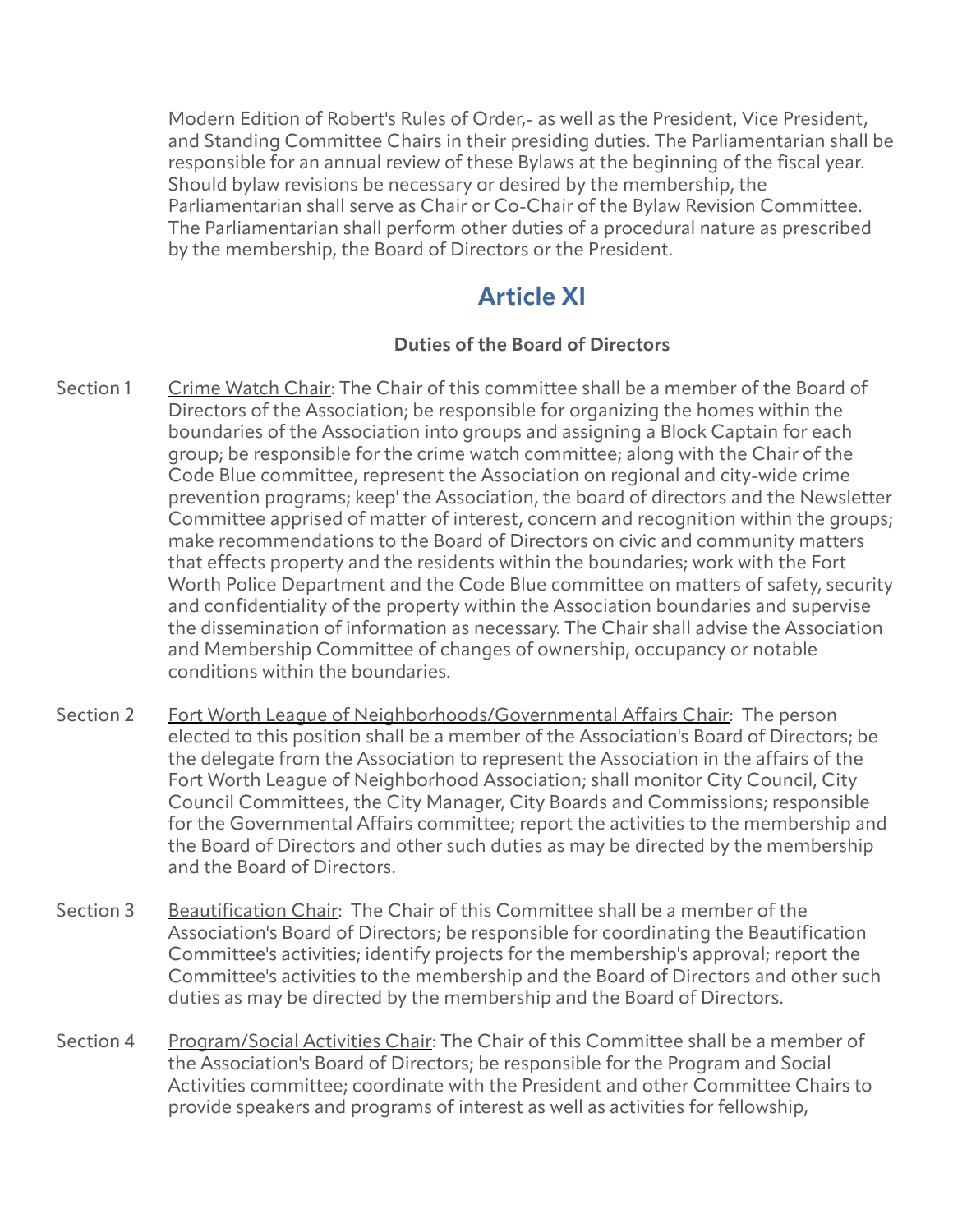entertainment and constructive purposes for membership meetings and events; plan and coordinate the Social activities of the Association; report the Committee's activities, upcoming programs and events to the membership and the Board of Directors and other such duties as may be directed by the membership and the Board of Directors.

- Section 5 Food Coordinator Chair: The Chair of this Committee shall be a member of the Association's Board of Directors; be responsible for purchasing all food, supplies, decorations, and refreshments for all events and assembly meetings; confer with and collaborate efforts with the Program/Social Activities Chair to determine the required amount and need for food and supplies, when necessary, for events; coordinate with other volunteers providing refreshments and other such duties as may be directed by the membership and the Board of Directors.
- Section 6 Newsletter Editor: The Chair of this Committee shall be a member of the Association's Board of Directors; be responsible for the newsletter committee; coordinate the activities involved in the publication of the newsletter; solicit noteworthy information and articles from the membership; receive monthly minutes and financial status reports from the Secretary and Treasurer as well as crime, safety, and security information from the Crimewatch Chair and Code Blue Captain; assist the Board of Directors in disseminating information to the membership and other such related activities as directed by the membership and the Board of Directors.
- Section 7 Public Works/Code Compliance Chair: The Chair of this Committee shall be a member of the Association's Board of Directors; be responsible for the Public Works/ Code Compliance committee; shall be responsible for monitoring the needs of the membership with regard to public utilities, streets, lighting, and other services and matters concerning common usage within the boundaries of the Association; keep apprised of the current City Code Compliance regulations and report any violations to the Code Enforcement officer; acting as the Associations liaison to utility and public service providers and to the Code Enforcement Department; keeping the membership and the Board of Directors informed on matters that relate to these services.
- Section 8 Past President: The immediate Past President of the Association shall be an ex-officio, advisory member of the Association's Board of Directors; lend expertise of leadership experience and knowledge of the Association to the Board; serve in the same capacity to the Executive Committee. The Past President will also represent the Association in the Neighborhoods of East Fort Worth group and any other such related activities as directed by the membership and the Board of Directors.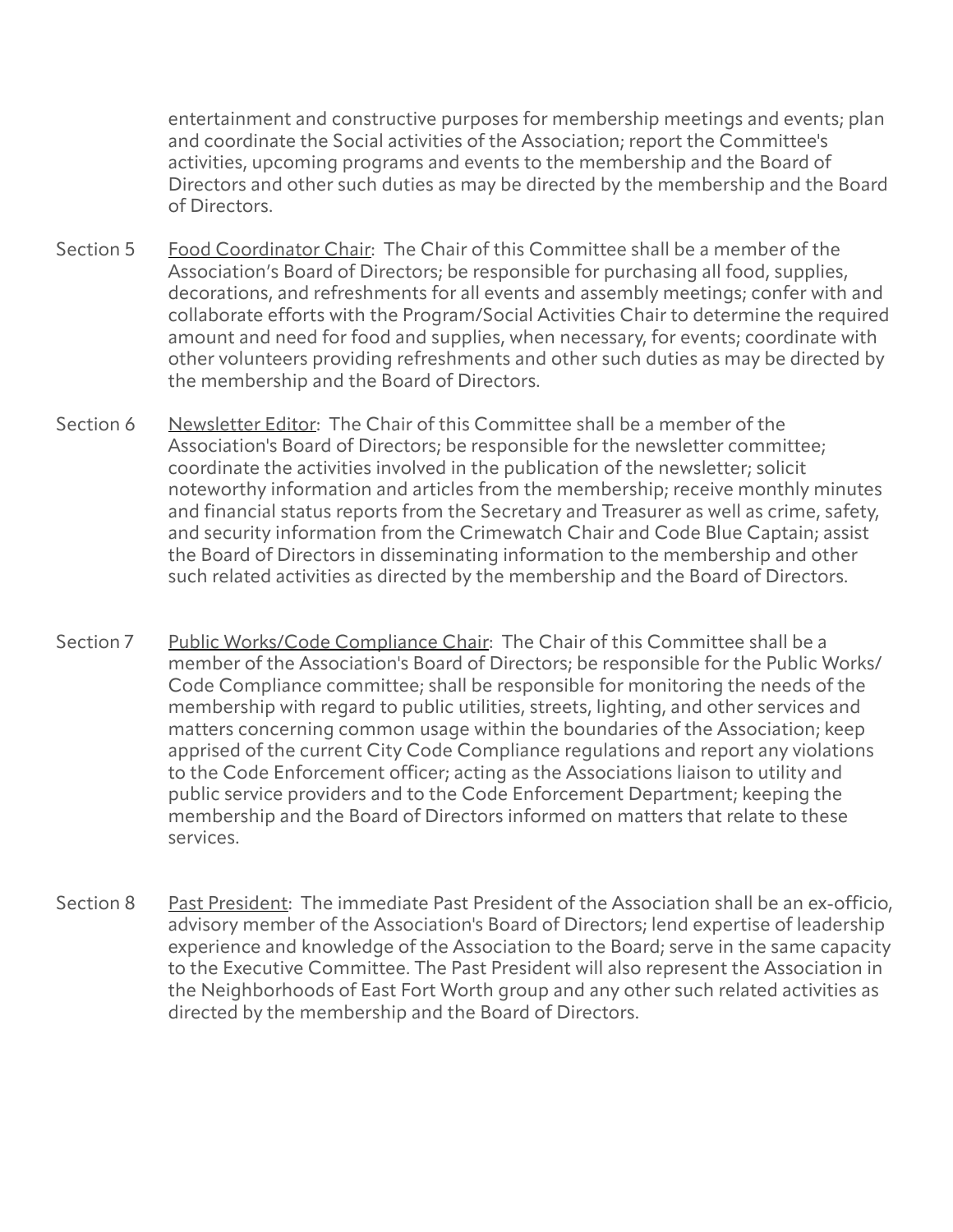# **Article XII**

#### **Annual Committees**

Section 1 Audit Committee: The purpose of this annual Committee is to audit the Association's accounts and financial records no more than sixty days prior to the close of the fiscal year and present a written report to the membership at the Association's annual meeting as prescribed in Article VI, Section 1 of these Bylaws. This Committee will be composed of three non-officer members appointed by the President and can contain no more than one current member of the Board of Directors.

> Audit Committee Chair: The Chair of this Committee may not be a member of the Association's Board of Directors or a candidate for Treasurer; will be appointed by the President from the membership; will coordinate the audit of the Treasurer's accounts and financial records and prepare a written report of the Committee's finding to be presented to the membership at the annual meeting.

Section 2 Nominating Committee: The purpose of this annual Committee is to provide a willing list of candidates from the membership to serve in the officer positions of the Association. The slate of officers nominated by this Committee shall be submitted to the membership at the Association's annual meeting as prescribed in Article VI, Section 1 of these Bylaws. Additional nominations from the floor of the membership will also be accepted for the vote of the membership. This Committee will consist of three non-officer members appointed by the President and this Committee can contain no more than one current member of the Board of Directors. .

> Nominating Committee Chair: The Chair of this Committee may not be a member of the Association's Board of Directors; will be appointed by the President from the membership; will coordinate the selection of the slate of willing officer candidates from the membership and report the completion of the recommended slate to the President prior to the annual meeting.

### **Article XIII**

#### **Special, Select or Ad Hoc Committees and Projects**

Section 1 Special Committees: Special Committees may from time to time be appointed by the President for specific purposes and periods as deemed necessary to carry on the objectives of the Association. Such Special Committees will expire with the term of the appointing President unless reappointed by the succeeding President. Any funds required by special committees must be approved by the membership prior to commitment of such funds.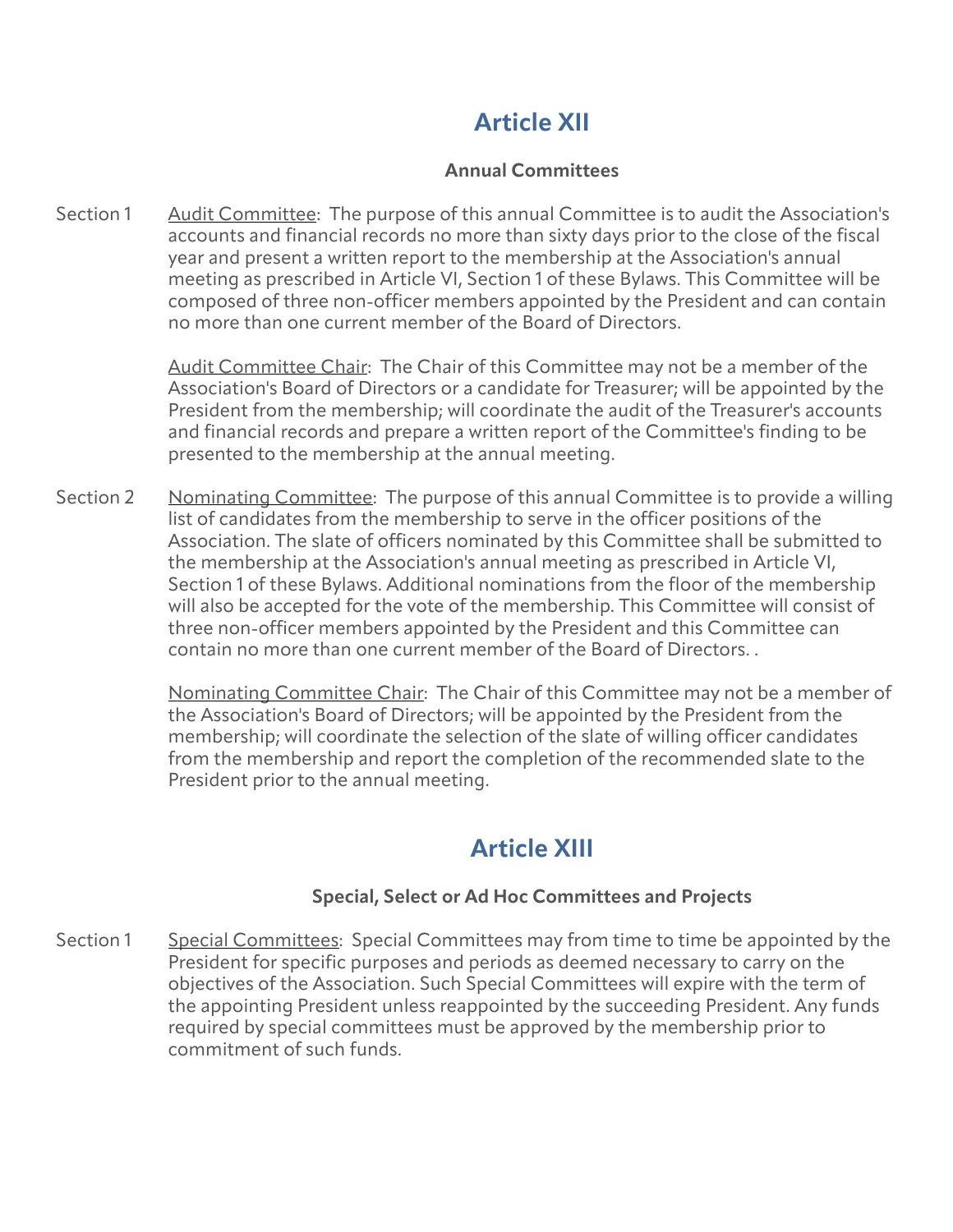- Section 2 Special Projects: Special Projects may from time to time be undertaken by members of the Association by appointment of the President or with the approval of the Board of Directors. Such Special Projects must be in the interest of the membership and relevant to the Association's purposes. Special Projects appointed by the President will expire with the term of the appointing President unless renewed by the succeeding President. Special Projects approved by the Board of Directors will expire at the end of the fiscal year unless re-approved by the succeeding Board of Directors. Any funding required by Special Projects must be approved by the membership prior to the commitment of such funds.
- Section 3 Bylaw Review Committee: Annually the Parliamentarian shall review the Bylaws. In the Parliamentarian's review, as special need arises, or at least every five years, the President, with the approval of the Board of Directors, shall appoint a Bylaw Review Committee that will be chaired by the Parliamentarian. The purpose of this Committee is to review the existing Bylaws as they relate to the activities and needs of the Association; timeliness and continuity with other local, state and federal laws as well as civic and community goals. This Committee will be composed of the Parliamentarian and at least two other members of the Association. Changes, revisions or amendments to the bylaws will be made in accordance with the provisions stated in Article XIV, Section 4 of these Bylaws. This committee will expire at the end of such Bylaw review or at the end of the fiscal year unless reappointed by the succeeding President, with approval by the Board of Directors.

### **Article XIV**

#### **General**

- Section 1 Financial Obligations: No financial obligations shall be incurred in the name of or on behalf of the Association except by means expressed in these Bylaws or vote of the membership of the Association.
- Section 2 Proxy: The use of proxies shall not be permitted by the Association for any purpose.
- Section 3 Suspension of Rules: Any Article or Section of these Bylaws, by unanimous consent of the membership present at a regular meeting, may be suspended for not more than one such meeting, except this Article, which may not be suspended.
- Section 4 Additional Bylaws and Amendments: These Bylaws may be revised, changed or amended by two-thirds vote of the membership present at the Association's Annual meeting or by two-thirds vote of the members present at a regular meeting or special meeting, provided at least a seven day prior notice stating the purpose of Bylaws has been given the membership in writing.
- Section 5 The Corporation (organization) shall indemnify and hold harmless any Director, Officer, agent or employee to the fullest extent authorized by law or statute